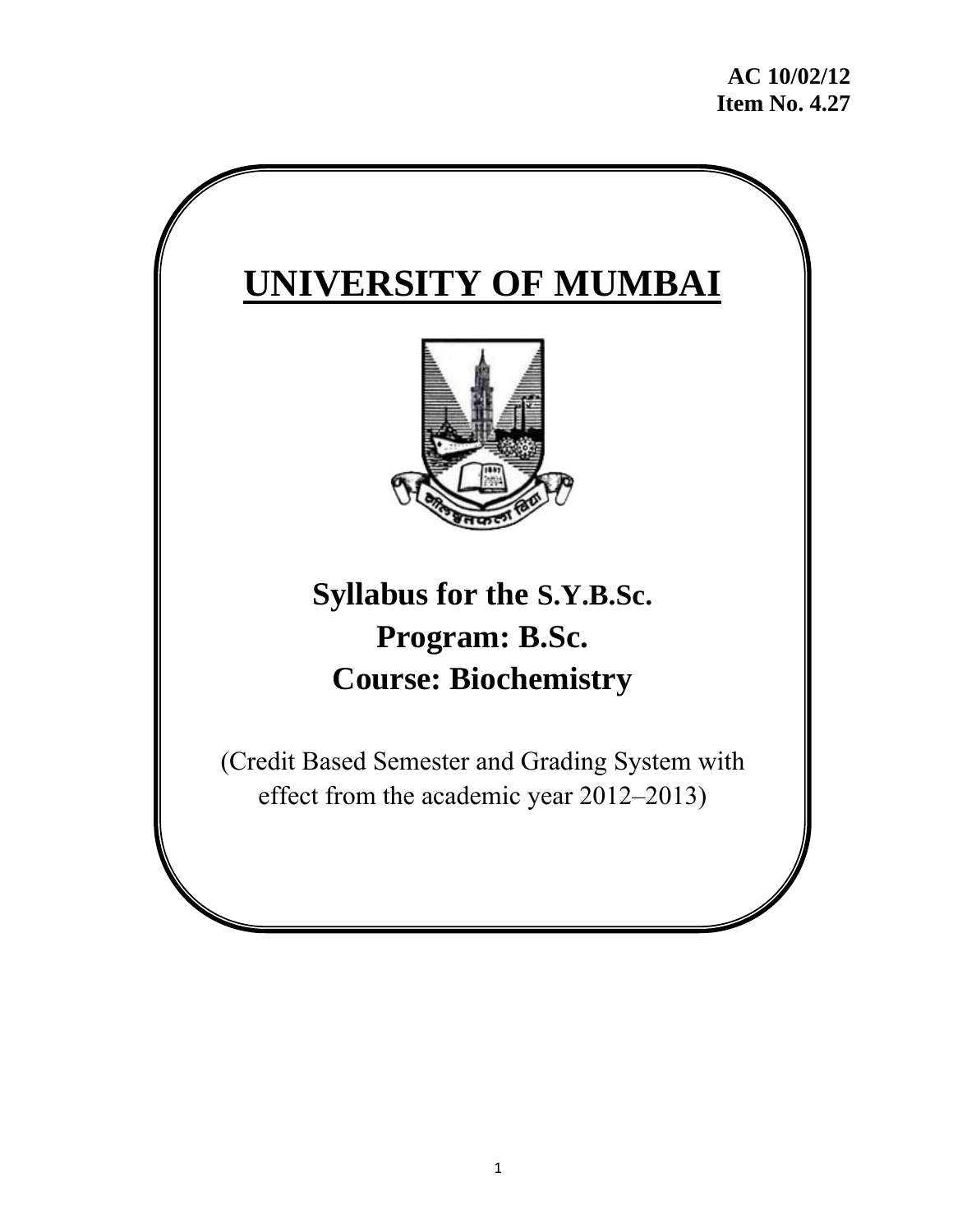# **S.Y.B.Sc. Bio-Chemistry Syllabus Credit Based and Grading System To be implemented from the Academic year 2012-2013**

# **SEMESTER III**

| <b>Course Code</b> | <b>UNIT</b>                                   | <b>TOPICS</b>                                           | <b>Credits</b> | $\mathbf{L} / \mathbf{W}$ eek |
|--------------------|-----------------------------------------------|---------------------------------------------------------|----------------|-------------------------------|
| <b>USBCH 301</b>   | I                                             | <b>Enzymes</b> and<br>coenzymes                         | $\mathbf{2}$   | 1                             |
|                    | $\mathbf{I}$                                  | <b>Hormones and Plant Growth</b><br>substances          |                |                               |
|                    | Ш                                             | <b>Acids, Bases, Buffers and Ionic</b><br>Equilibria    |                |                               |
| <b>USBCH 302</b>   | I                                             | <b>Genetics</b> : I                                     | $\mathbf{2}$   | 1                             |
|                    | $\mathbf{I}$                                  | <b>Genetics</b> : II                                    |                |                               |
|                    | Ш                                             | <b>Transport mechanisms</b>                             |                |                               |
| <b>USBCH 303</b>   |                                               | <b>Introduction to Microbiology</b><br>and Cell culture |                |                               |
|                    | $\mathbf{I}$                                  | <b>Fermentation and Downstream</b><br>processing        | $\mathbf{2}$   |                               |
|                    | Ш                                             | <b>Industrial Biotechnology</b>                         |                |                               |
| <b>USBCH P3</b>    | Practicals based on both courses in<br>theory |                                                         | 3              | 9                             |

### **SEMESTER IV**

| <b>Course Code</b> | <b>UNIT</b>                                   | <b>TOPICS</b>                                                            | <b>Credits</b> | L / Week |
|--------------------|-----------------------------------------------|--------------------------------------------------------------------------|----------------|----------|
|                    |                                               | <b>Physicochemical Principles</b>                                        |                |          |
| <b>USBCH 401</b>   | $\mathbf H$                                   | <b>Biochemical Investigation</b>                                         | $\mathbf{2}$   |          |
|                    | Ш                                             | <b>Microscopy</b>                                                        |                |          |
| <b>USBCH 402</b>   | T                                             | <b>Locomotion / Movement</b>                                             | $\overline{2}$ |          |
|                    | $\mathbf H$                                   | <b>Neurophysiology</b>                                                   |                |          |
|                    | Ш                                             | <b>Body Fluids: Fluid</b><br>compartments of the body $- ICF$<br>and ECF |                |          |
| <b>USBCH 403</b>   |                                               | <b>Trends in Biotechnology</b>                                           |                |          |
|                    | $\mathbf{I}$                                  | <b>Introduction to Pharmacology</b>                                      | 2              |          |
|                    | Ш                                             | <b>Resource management</b>                                               |                |          |
| <b>USBCH P4</b>    | Practicals based on both courses in<br>theory |                                                                          | 3              | 9        |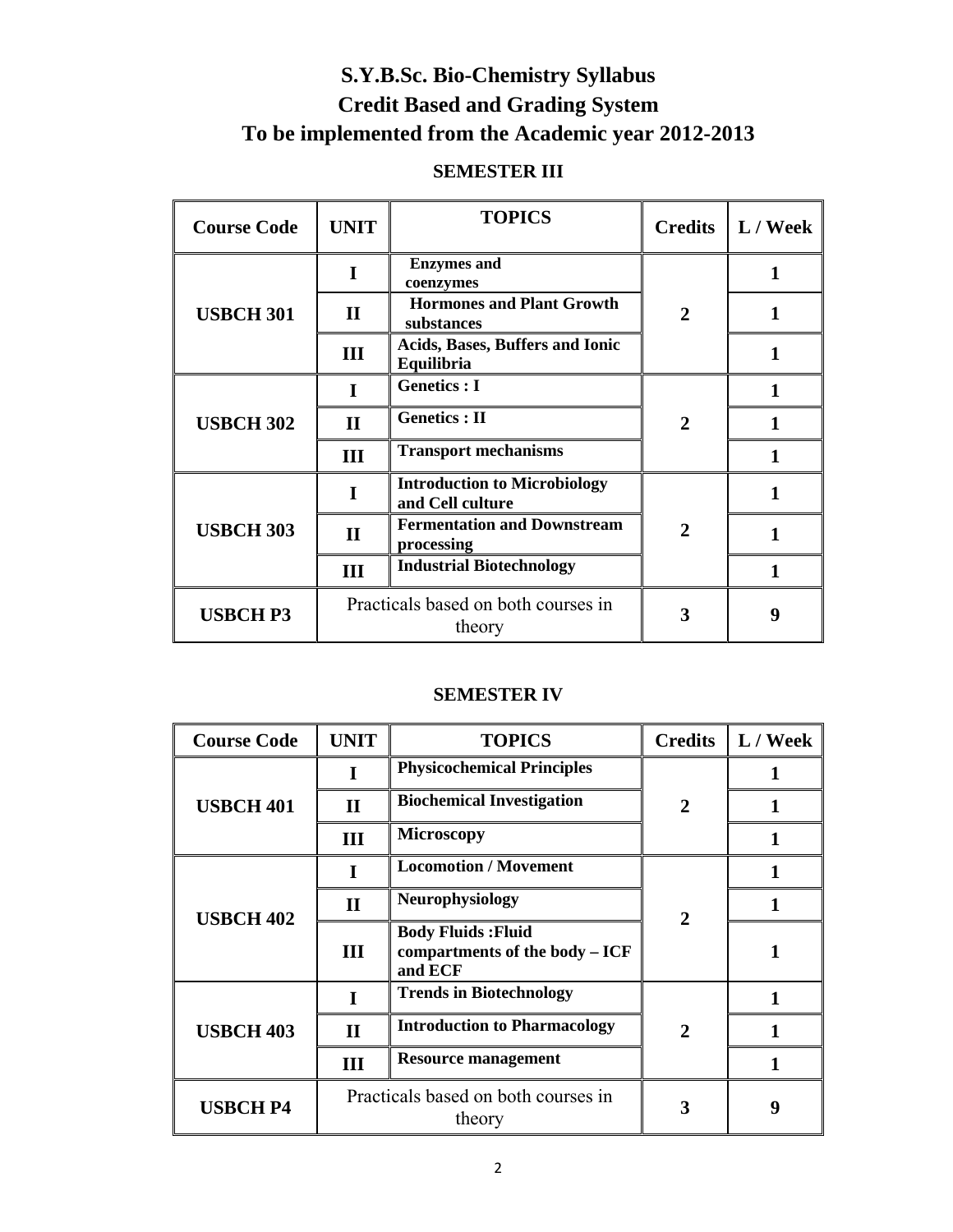| <b>Course Code</b>                      |                   | <b>Title</b>                                                                                                                                                                                                                                                                                                                                                                                                                                                                                                                                                                                                                                                                                                                                                                                                                                 | <b>Credits</b>     |
|-----------------------------------------|-------------------|----------------------------------------------------------------------------------------------------------------------------------------------------------------------------------------------------------------------------------------------------------------------------------------------------------------------------------------------------------------------------------------------------------------------------------------------------------------------------------------------------------------------------------------------------------------------------------------------------------------------------------------------------------------------------------------------------------------------------------------------------------------------------------------------------------------------------------------------|--------------------|
| <b>USBCH 301</b>                        |                   | <b>Biomolecules</b> : Structure, Function and Basic Principles involved in Citedits<br>Investigation.                                                                                                                                                                                                                                                                                                                                                                                                                                                                                                                                                                                                                                                                                                                                        | (45 lectures)      |
| 1.1<br>1.2<br>1.3<br>1.4                |                   | Unit I: Enzymes and Coenzymes<br>Definition – Enzyme, Apoenzyme, Holoenzyme, Prosthetic group, Active<br>site, Enzyme specificity, Turnover number, Specific activity, Katal, IU,<br>Coenzyme and Cofactor<br>IUB / EC classification upto one digit.<br>Enzyme specificity: Fischer $s$ , lock & key and Koshland s<br>"induced fit theories<br>Activation energy, Mechanism of Enzyme action (concept of active site,<br>single and bi- substrate reaction), Factors affecting enzyme activity –<br>substrate concentration, pH, temperature<br>Enzyme Kinetics – Derivation of Michaelis - Menten equation and                                                                                                                                                                                                                            | <b>15 Lectures</b> |
| 1.5                                     |                   | Lineweaver Burke plot for monosubstrate reactions and numerical<br>problems based on them<br>Enzyme inhibition – Reversible and Irreversible; Competitive and Non<br>competitive, one example of each<br>Problems on entire Unit I                                                                                                                                                                                                                                                                                                                                                                                                                                                                                                                                                                                                           |                    |
| 2.1<br>2.2<br>2.3<br>2.4                | <b>7</b> lectures | Unit II : Hormones and Plant Growth substances<br>Definition of Hormones, hormone receptor, endocrine $\&$ exocrine glands<br>Classification of hormones on the basis of:<br>I) Distance of target tissue- autocrine, paracrine, endocrine<br>ii) Chemistry - One example for each sub class.<br>Hierarchal organization of the mammalian endocrine system<br>2.1 and 2.2-4 lectures<br>Chemistry & physiological role of thyroxine, oxytocin & vasopressin,<br>Physiological role of glucocorticoids, FSH, LH, Estrogen, Progesterone<br>(Reproductive cycle)<br>Mode of action of steroid hormones and epinephrine. (amplification cascade<br>Only till the level of protein kinase A) G protein not to be covered.<br>Plant Growth Substances- Structure and Function of-Auxins, Gibberllins,<br>Cytokininis, Ethylene and Abscissic Acid | <b>15 Lectures</b> |
| 3.1<br>3.2<br>3.4<br>and Protein<br>3.5 |                   | Unit III : Acids, Bases, Buffers and Ionic Equilibria<br>Definition – pH, pK, pKw, Isoelectric pH, Buffer, Buffering Capacity<br>Derivations: Ionic product of water, Hendersen–Hasselbalch equation,<br>Relation between pI, pKa1 and pKa2 for a neutral, acidic and basic amino acid<br>3.3.1 Titration and Ionization of Glycine, Lysine and Aspartic acid; pKa, pHM,<br>and pI values of these amino acids<br>3.3.2 Sorensen s reaction and Formal titration of amino acids<br>Physiological Buffers: (Hb-HHb, Carbonate-Bicarbonate, Phosphate,<br>Numericals on above concepts                                                                                                                                                                                                                                                         | <b>15 Lectures</b> |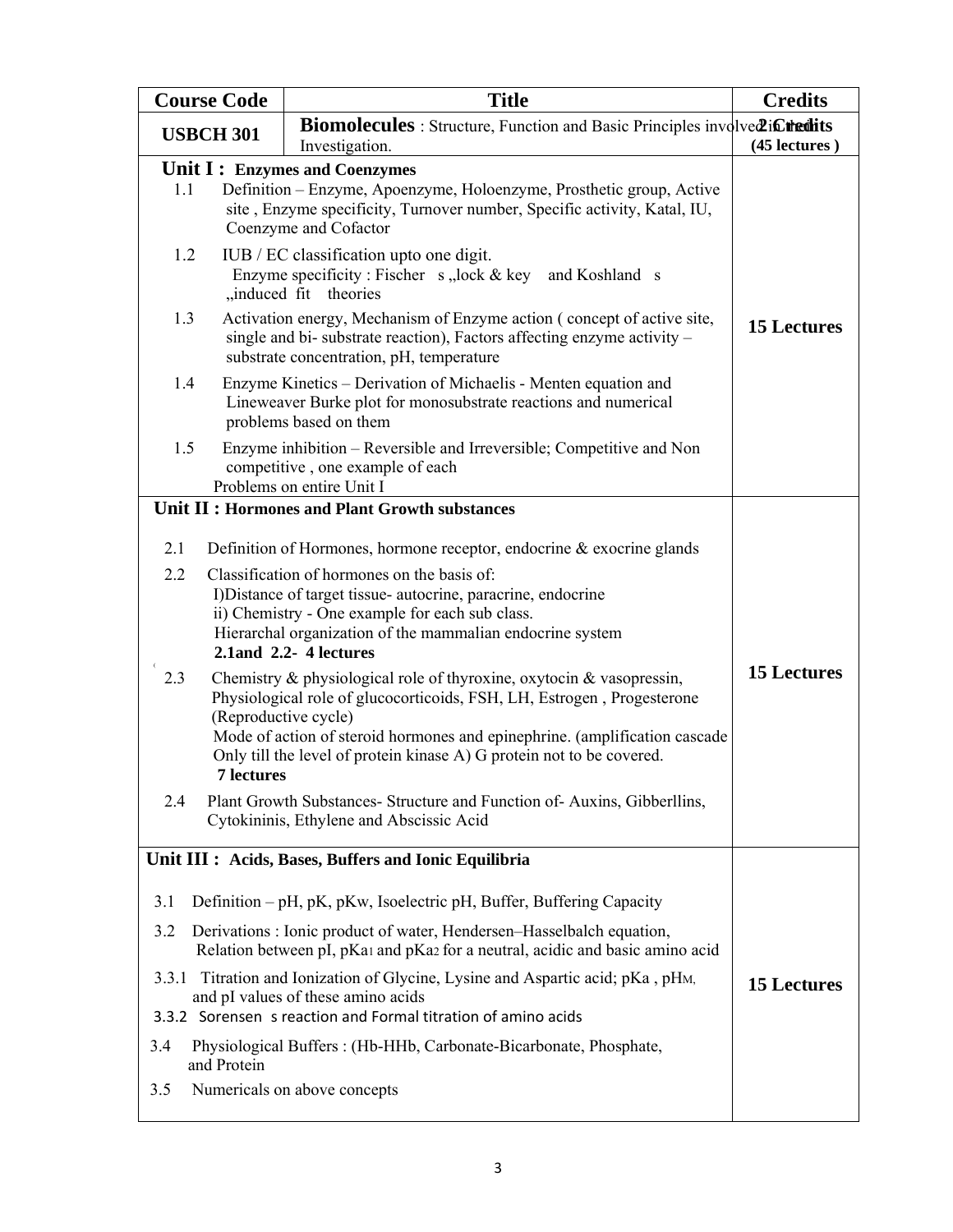| <b>Course Code</b>                                                                                                                                                      | <b>Title</b>                                                                                                                                                                                                                                                                                                                                                                                                                                                                                                                                                                                                                                         | <b>Credits</b>             |
|-------------------------------------------------------------------------------------------------------------------------------------------------------------------------|------------------------------------------------------------------------------------------------------------------------------------------------------------------------------------------------------------------------------------------------------------------------------------------------------------------------------------------------------------------------------------------------------------------------------------------------------------------------------------------------------------------------------------------------------------------------------------------------------------------------------------------------------|----------------------------|
| <b>Fundamentals of Genetics and Physiology</b><br><b>USBCH 302</b>                                                                                                      |                                                                                                                                                                                                                                                                                                                                                                                                                                                                                                                                                                                                                                                      | 2 Credits<br>(45 lectures) |
| Unit I : Genetics : I<br>1.1<br>1.2<br>1.3                                                                                                                              | Mendelian genetics: Mendels experiments, Laws of inheritance<br>Incomplete dominance Co-dominance; Epistasis, Maternal effects<br>Numericals on above concepts                                                                                                                                                                                                                                                                                                                                                                                                                                                                                       | <b>15 Lectures</b>         |
| Unit II : Genetics : II<br>2.1.1<br>2.1.2<br>2.2.1<br>2.2.2<br>2.2.3<br>2.3<br>Cell cycle regulation                                                                    | Prokaryotic Genome: Circularity; Single origin<br>Eukaryotic chromosomes: Organization of DNA into chromosomes<br>(upto Solenoid structure), DNA supercoiling, Topoismerase, Chromatin<br>structure, Euchromatin, Heterochromatin, structure of condensed chromatin,<br>Nucleosomes, [Centromere, kinetochrome, telomere], Comparison of chromosomal<br>structure in prokaryotes and eukaryotes<br>Transformation : Definition and transformation in S.pneumoniae<br>Transduction : Definition ; Explain general features with one example<br>Conjugation: Mechanism, F <sup>+</sup> , F and Hfr strain                                              | <b>15 Lectures</b>         |
| Unit III : Transport mechanisms<br>3.1<br>3.1.1<br>3.1.3<br>example each.<br>3.2<br>In blood-10 lectures<br>3.2.1<br>function and degradation)<br>3.2.3<br>$Ca - bound$ | <b>Across Cell Membrane -5 lectures</b><br>Channel proteins and Carrier proteins<br>Active transport (primary – Na+ & K+ pump ; secondary – Glucose ) &<br>Passive transport (simple and facilitated diffusion) with suitable examples;<br>concept of symport and antiport Endocytosis and Exocytosis – with one<br>Gases- CO <sub>2</sub> and O <sub>2</sub> - modes of transport, factors affecting the transport, O <sub>2</sub><br>dissociation curves, Chloride shift<br>3.2.2 Metabolites: lipids- Fatty Acids, Other lipids (lipoprotein-formation, transport,<br>role of plasma proteins in transport.<br>Ions: Fe- Ferritin and Transferrin | 15 Lectures                |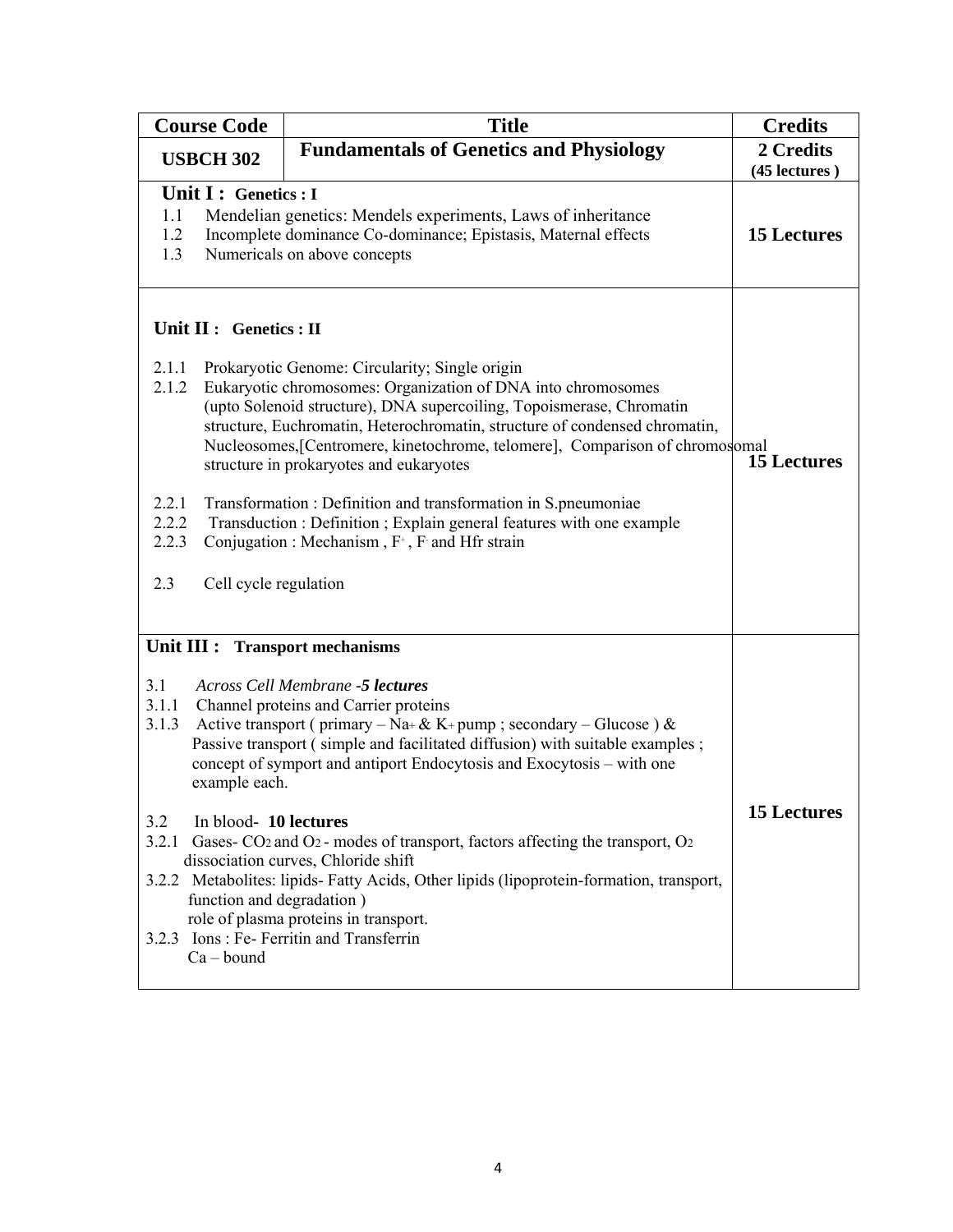| <b>Course Code</b>                                                                                                                                                                                                                                                                                                                                                                                                                                                                                                                                                                                                                                                                                                          | <b>Title</b>                                                                                                                                                                                                                                                                                                                                                                                                                                                                                                                                                                                                                                                                                                           | <b>Credits</b>     |
|-----------------------------------------------------------------------------------------------------------------------------------------------------------------------------------------------------------------------------------------------------------------------------------------------------------------------------------------------------------------------------------------------------------------------------------------------------------------------------------------------------------------------------------------------------------------------------------------------------------------------------------------------------------------------------------------------------------------------------|------------------------------------------------------------------------------------------------------------------------------------------------------------------------------------------------------------------------------------------------------------------------------------------------------------------------------------------------------------------------------------------------------------------------------------------------------------------------------------------------------------------------------------------------------------------------------------------------------------------------------------------------------------------------------------------------------------------------|--------------------|
| <b>USBCH 303</b>                                                                                                                                                                                                                                                                                                                                                                                                                                                                                                                                                                                                                                                                                                            | Fundamentals of Microbiology, Virology, Biotechnology and ResoChoedits                                                                                                                                                                                                                                                                                                                                                                                                                                                                                                                                                                                                                                                 |                    |
|                                                                                                                                                                                                                                                                                                                                                                                                                                                                                                                                                                                                                                                                                                                             | <b>Management</b><br>Unit I: Introduction to Microbiology and Cell culture                                                                                                                                                                                                                                                                                                                                                                                                                                                                                                                                                                                                                                             | (45 lectures)      |
| 1.1<br>Sterilization and disinfection techniques<br>Construction of growth media (Natural and Synthetic)<br>1.2<br>1.3<br>An introduction to air, water, soil and food microbiology<br>1.4<br>An introduction to Virology: types, structure of genome, plant and<br>animal viruses<br>1.5<br>Animal Tissue Culture: Introduction, Requirements, Culture techniques<br>(Contamination and Sterilization); Culture media: Stem cell culture;<br>Advantages; Applications-Hybridomas, vaccines<br>Plant Tissue-culture: Introduction; Plant breeding; Techniques for<br>1.6<br>maintenance; Genetic culture techniques: Callus regeneration, mutant<br>selection from culture; Protoplast fusion, Transformation: Applications | <b>15 Lectures</b>                                                                                                                                                                                                                                                                                                                                                                                                                                                                                                                                                                                                                                                                                                     |                    |
| Unit II : Fermentation and Downstream processing<br>2.1 Basics: Primary and secondary screening, preparation of inoculum, and<br>fermentation media<br>2.2 Fermentors: Types (Batch, Continuous and fluidized bed) and its<br>construction and accessory equipment; Operation of a fermentor;<br>sterilization, inoculation, aeration, agitation;<br>2.3 Down-stream processing: Introduction, Separation of particles (solid-<br>liquid), Cell disruption, extraction methods, concentration, Purification<br>and resolution of mixtures, drying                                                                                                                                                                           | <b>15 Lectures</b>                                                                                                                                                                                                                                                                                                                                                                                                                                                                                                                                                                                                                                                                                                     |                    |
| Unit III : Industrial Biotechnology<br>3.1 Industrial synthesis :<br>adsorption,<br>Problems                                                                                                                                                                                                                                                                                                                                                                                                                                                                                                                                                                                                                                | Penicillin, Vit B12, Cheese, Amylase / Protease; Ethanol<br>3.2 Immobilized enzymes: Introduction; Methods of immobilization (entrapment,<br>covalent<br>binding,<br>microencapsulation,<br>$cross-linking);$<br>Stabilization of soluble enzymes: Solvent and substrate stabilization, Enzyme<br>stabilization by polymer, salts, and Chemical modification; Applications and<br>3.3 Biosensors: Features of biosensors; Types: Electrochemical, Thermometric,<br>Optical, Piezoelectric, Whole cell, Immunobiosensor; Construction and<br>development, Applications<br>3.4 Single cell proteins: Introduction; Bacterial proteins; Yeast proteins; fungal<br>proteins; algal proteins; Economic aspect; Applications | <b>15 Lectures</b> |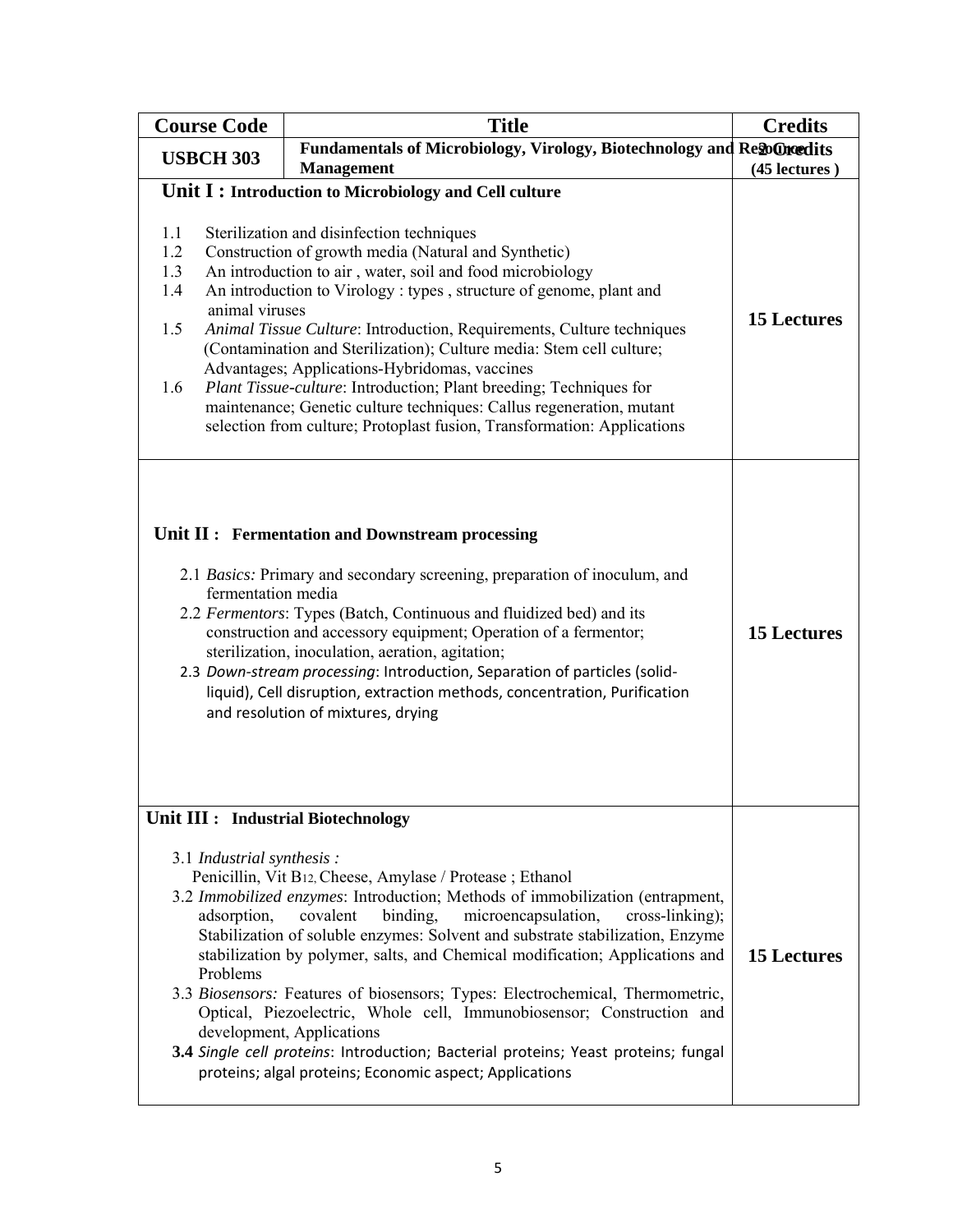## **Practical Syllabus USBCHP3**

#### **P3 (301)**

1) a] Preparation of beta Amylase / Urease / Invertase extract demonstration of the activity Qualitatively.

b] Determination of the Achromic point of Salivary Amylase. Yes salivary amylase

- 2) Preparation of Buffers and measurement of pH using pH papers and pH meter.
- 3) Acid Base titration of a polyprotic acid  $[$  H<sub>2</sub>CO<sub>3</sub>/H<sub>3</sub>PO<sub>4</sub>/Glycine hydrochloride
- 4) A study of some methods of cell rupture :
	- i) effect of hypo, hyper and isotonic solutions on cells of the onion peel./plant cell (Hydrilla/ Vallisneria/ Spirogyra)
	- ii) Effect of organic solvents on cell rupture
- 5) Determination of the Viscosity of sucrose solution using Ostwald"s Viscometer.
- **6)** Demonstration of Osmosis through a semi permeable membrane. Potato Osmometer

#### **P3 (302)**

1) Mendel"s Laws : i] Problems based on the laws

ii] case studies based on the laws

- 2) A study of Human Karyotypes.
- 3) Isoelectric precipitation of Casein using an indicator.
- 4) Industrial visit /Assignment for vermiculture, organic farming, composting, biogas plant followed by a detailed report of at least one fthe visit is recommended with the report, but in case it is not possible an assignment is mandatory]

#### **P3 (303)**

- 1) Demonstration of the working of an autoclave and a hot air oven.
- 2) Optimization of curd a demonstration.
- 3) Sterility testing of air by plate exposure technique. [ in sterile zone, in lab, breathed on]
- 4) A study of various culture inoculation methods . ( streak plate , pour plate and spread plate methods).
- 5) Cell count in a culture medium using optical density
- 6) Determination of the zone of inhibition of microorganisms using the agar well method and disc method.
- 7) Flow sheet diagrams of industrial preparation of : a vitamin, an antibiotic, a food item, an enzyme and an alcohol .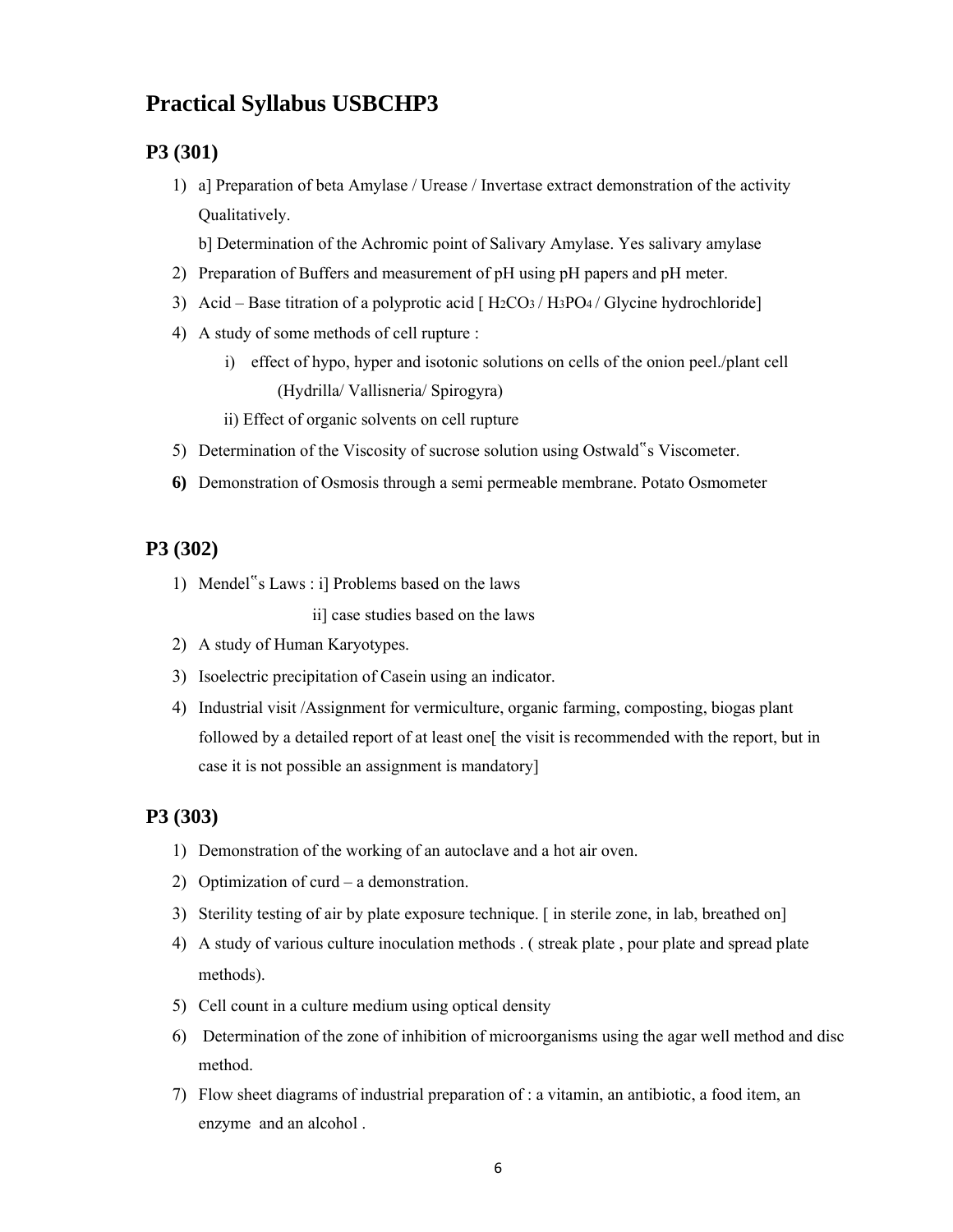# **References:**

## **Semester III**

- 1. Textbook of Medical Physiology Gyton and Hall , Elsevier publishers
- 2. David L. Nelson, Michal M. Cox, Lehniger Principles of Biochemistry, W. H. Freeman & company, New york, 4th edition
- 3. . Murry, R. K. & other, Harper"s Biochemistry, Appleton & Lange , california, 21st edition
- 4. J.. L. Jain, Fundamentals of Biochemistry, S. Chand & company, 2005 edition
- 5. Dr. A.C. Deb, Fundamentals of Biochemistry, New central book agency (P) Ltd., 8th edition
- 6. U. Satyanarayanan, Biochemistry, Books & allied (P) Ltd., Kolkata, 3rd edition
- 7. Murry, R. K. & other, Harper<sup>"</sup>s Biochemistry, Appleton & Lange, california, 21st edition.
- 8. J.B.Russel , Genetics
- 9. Benamin Lewin, Gene VII , Oxford University Press
- 10. M.W. Strickberger, Genetics
- 11. William & Wilson

Dr. A.C. Deb, Fundamentals of Biochemistry, New central book agency (P) Ltd., 8th edition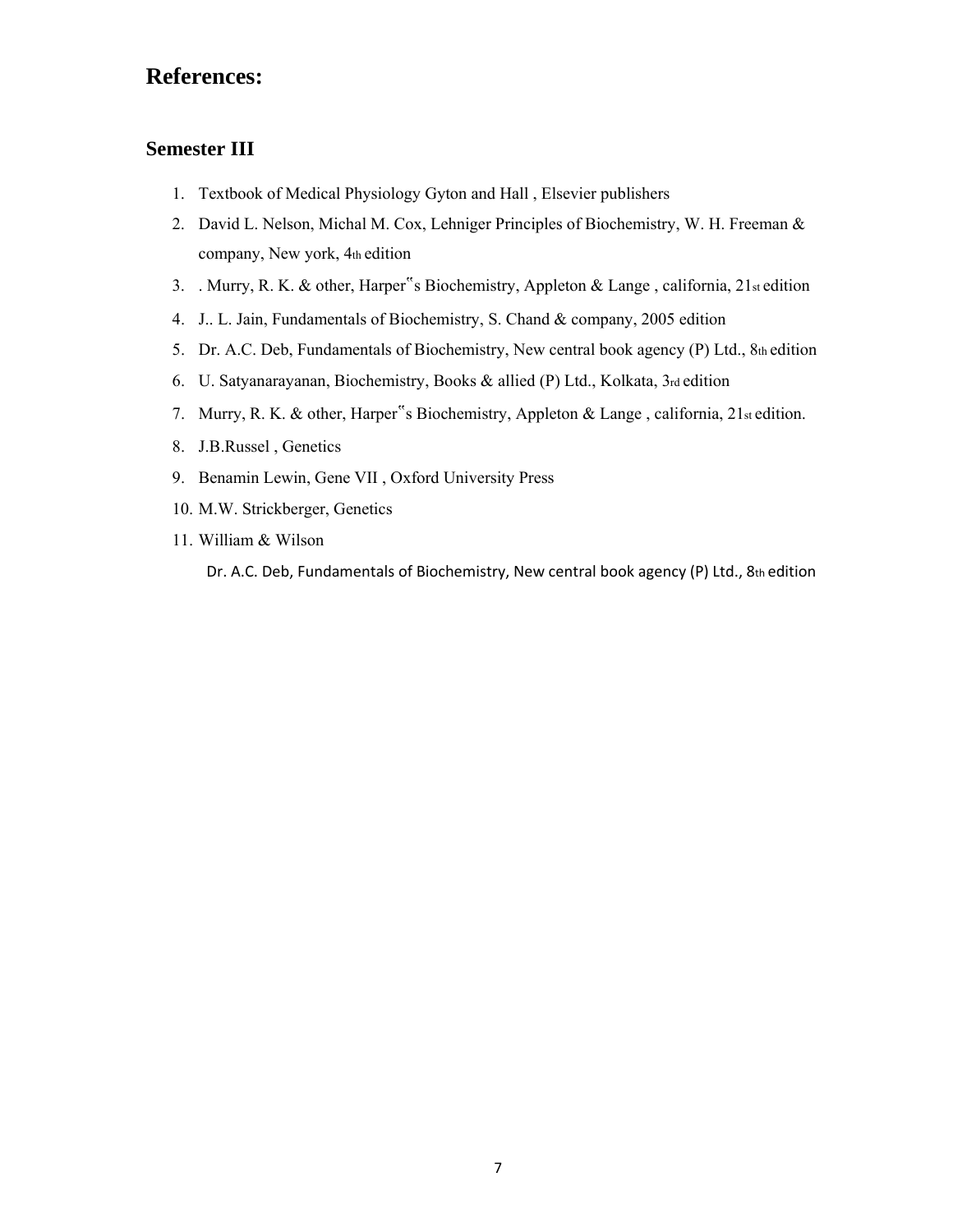## **SEMESTER IV**

|                                                                  | <b>Course Code</b>                            | <b>Title</b>                                                                                                                                                                                                                                                                                                                                                                                                                                                                                                                                                                                                                                                                                                                                                                                                                                                                                                                                       | <b>Credits</b>     |
|------------------------------------------------------------------|-----------------------------------------------|----------------------------------------------------------------------------------------------------------------------------------------------------------------------------------------------------------------------------------------------------------------------------------------------------------------------------------------------------------------------------------------------------------------------------------------------------------------------------------------------------------------------------------------------------------------------------------------------------------------------------------------------------------------------------------------------------------------------------------------------------------------------------------------------------------------------------------------------------------------------------------------------------------------------------------------------------|--------------------|
|                                                                  | <b>USBCH 401</b>                              | <b>Biomolecules</b> : Structure, Function and Basic Principles involve 2 in Citedits<br>Investigation.                                                                                                                                                                                                                                                                                                                                                                                                                                                                                                                                                                                                                                                                                                                                                                                                                                             | (45 lectures)      |
| 1.1<br>1.1.1<br>1.1.2<br>1.1.3<br>1.2<br>1.2.1<br>1.2.2<br>1.2.3 |                                               | Unit I: Physicochemical Principles<br>Diffusion and Osmosis<br>Explanation of : solute concentration (ways of expressing it-mole,<br>molal, normal, percent), activity & ionic strength,<br>Diffusion & definition of diffusion coefficient (factors affecting solute<br>diffusion in solution)<br>Osmosis- Vant Hoff s law of osmotic pressure (state law & write<br>mathematical expression- no derivation), mechanism of osmosis, Role<br>of osmosis in physiology. Eg. Renal dialysis. Distribution of solute<br>between two immiscible solvents<br>Colloids and Viscosity<br>Colloidal state in relation to surface forces, surface area, electrical<br>charge, precipitation and flocculation.<br>Surface tension and its measurement, factors affecting surface tension<br>. Eg. Role of bile in digestion<br>Viscosity – definition, measurement; Donnan membrane equilibrium,<br>relation between Donnan equilibrium and osmotic pressure | <b>15 Lectures</b> |
| 2.1<br>2.2<br>2.3<br>2.4<br>2.5<br>2.5.1<br>2.5.2                | counting of cells<br>Cell Fractionation:      | Unit II : Biochemical Investigation<br>Approaches to and levels of biochemical investigations<br>Whole animal and plant studies – the advantages and disadvantages of<br>any four model systems for biochemical investigation (e.g. E.coli, yeast,<br>Dictyostelium, C. elegans, Drosophila, Arabidopsis<br>Organ & Tissue studies<br>Isolated and cultured tissue and cell techniques : isolation, culture and<br>Cell rupture – solid shear, liquid shear, high pressure, ultrasound, osmotic<br>shock, chemical treatment (enzyme, organic solvent), temperature<br>Choice of suspension medium (isotonic $\&$ hypotonic solution, PBS) and<br>separation methods                                                                                                                                                                                                                                                                               | <b>15 Lectures</b> |
| 3.1<br>3.2<br>3.3<br>3.4                                         | Unit III : Microscopy<br>contrast, Dark Field | History, Basic principles of microscopy, Concepts of light and colour<br>Dissecting and Compound microscope.<br>Construction and parts of a microscope, function of each part, , Levels of<br>magnification, Concept of refractive index and role and RI of oil<br>Specialized Microscopy – Differential interference contrast, (DIC), Phase<br>Specialized Microscopy - (Fluorescence):<br>Simple fluorescence, Time-lapse fluorescence, Confocal microscopy,<br>Fluorescence resonance energy transfer, Electron microscopy (Scanning<br>& Transmission) and Electron microscope.                                                                                                                                                                                                                                                                                                                                                                | <b>15 Lectures</b> |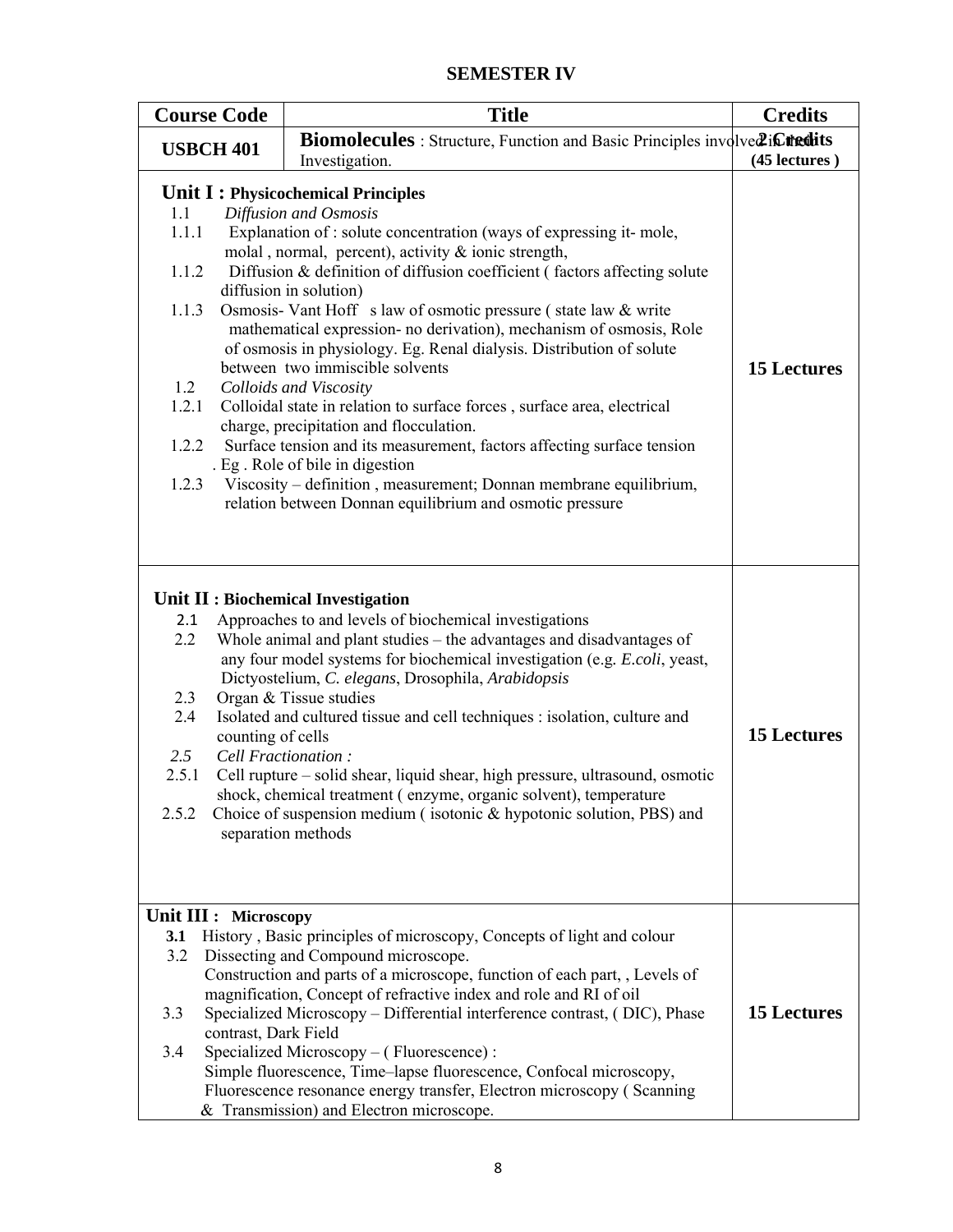| <b>Course Code</b>                                                                                            | <b>Title</b>                                                                                                                                                                                                                                                                                                                                                                                                                                                                                                                                                                                                                                                                                            | <b>Credits</b>             |
|---------------------------------------------------------------------------------------------------------------|---------------------------------------------------------------------------------------------------------------------------------------------------------------------------------------------------------------------------------------------------------------------------------------------------------------------------------------------------------------------------------------------------------------------------------------------------------------------------------------------------------------------------------------------------------------------------------------------------------------------------------------------------------------------------------------------------------|----------------------------|
| <b>Fundamentals of Genetics and Physiology</b><br><b>USBCH 402</b>                                            |                                                                                                                                                                                                                                                                                                                                                                                                                                                                                                                                                                                                                                                                                                         | 2 Credits<br>(45 lectures) |
| Unit I : Locomotion / Movement<br>1.1<br>1.1.1<br>1.1.2<br>contraction<br>1.2<br>1.2.1<br>1.2.2<br>Nyctynasty | Muscle contraction<br>.Structural organization of a muscle fibre, myofibril.<br>Contraction and Relaxation of Muscles ;- mechanisms, Other types of<br>contractions – eg twitch, tetanus, Isotonic, Isometric Regulation of Muscle<br>Movements in Plants<br>Movements of Locomotion<br>Spontaneous: Ciliary, Amoeboid, Cyclosis (Rotation, Circulation)<br>Induced : Chemotaxis, Phototaxis, Thermotaxis<br>Movements of Curvature:<br>Mechanical : hygroscopic movements<br>Vital : i) Spontaneous – movements of growth (nutation, circumutation,<br>Hyponasty, epinasty); movements of variation<br>ii) Induced – Tropic - hapto/geo / hydro tropism ; Nastic – seismonasty,                        | <b>15 Lectures</b>         |
| Unit II : Neurophysiology<br>2.1<br>transport<br>2.2<br>2.3                                                   | Nervous System - Classification : CNS, PNS; Components : Neurons<br>(3 types) and Neuroglia (6 types) – structure and function, Axonal<br>Resting Membrane Potential, ion channels [voltage and ligand gated],<br>Action Potential (depolarization, polarization and refraction period),<br>propagation of action potential (salutatory $\&$ continuous conduction)<br>Physiological anatomy of a synapse; Transmission at synapses -<br>Electrical & Chemical synapses, Excitatory & Inhibitory post synaptic<br>potentials, Agonists & Antagonists, Removal of Neurotransmiters<br>2.4 Neurotransmitters- acetylcholine and Catecholamines, GABA, Glutamate<br>$&$ Aspartate – structure and function | <b>15 Lectures</b>         |
| Unit III : Body Fluids<br>3.1<br>3.2<br>3.3<br>3.4                                                            | Fluid compartments of the body - ICF and ECF<br>Blood: Composittion, characteristics and function; role of plasma proteins,<br>Starling s hypothesis; blood clotting and factors involved [no pathway]<br>Bile : Composition, characteristics and function ; storage<br>Urine: Composition – normal and abnormal constituents; Formation of<br>Urine – concentrated and dilute<br>Lymph: Composition, Formation and Circulation                                                                                                                                                                                                                                                                         | <b>15 Lectures</b>         |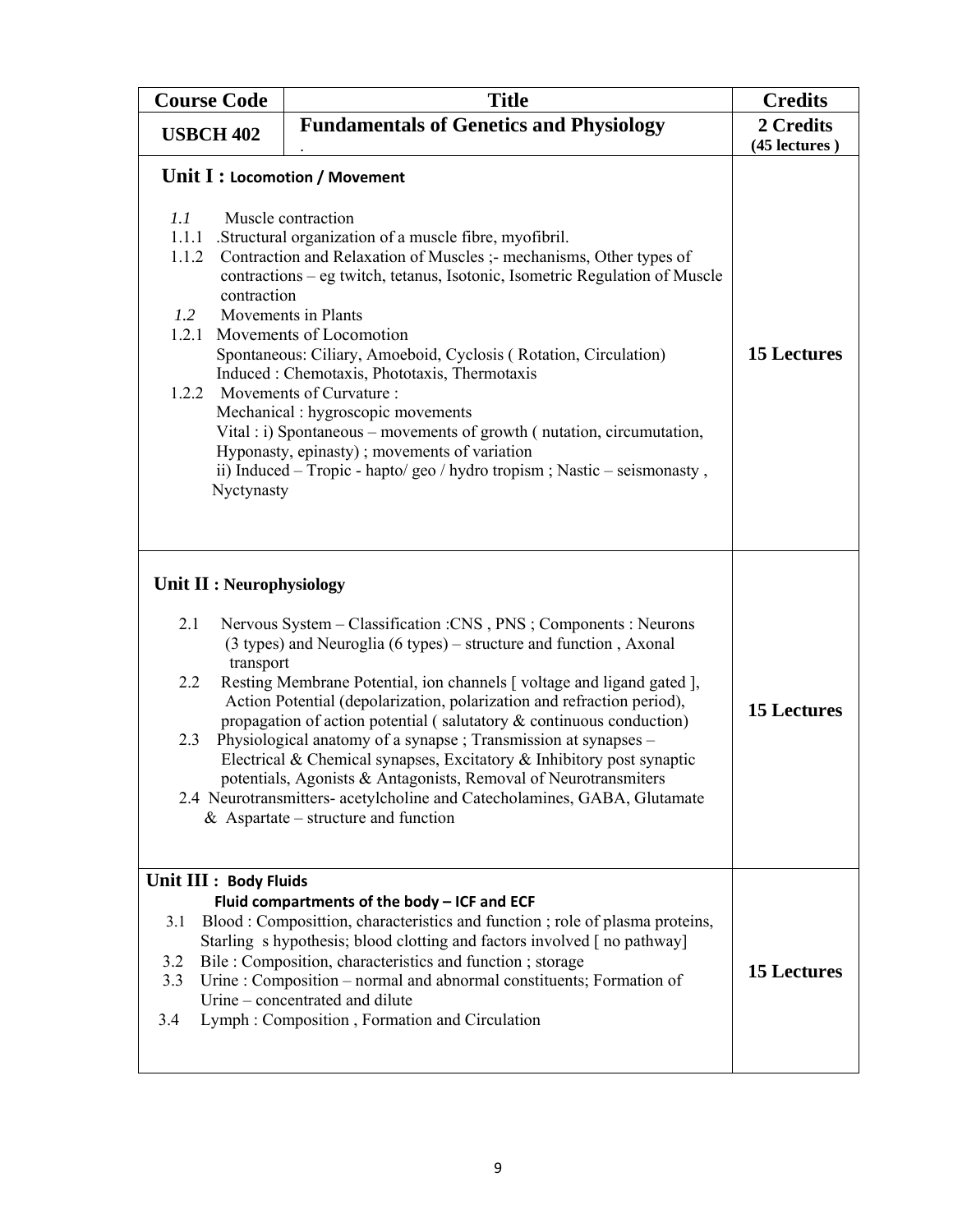| <b>Course Code</b>                                                                                                                                                                                                                                                                                                                                                                                                                                                                                                                                                                                                                                                                                              | <b>Title</b>                                                                                                                                                                                                                                                                                                                                                                                                                                                                                                                                                                                                                                                                                          | <b>Credits</b>     |
|-----------------------------------------------------------------------------------------------------------------------------------------------------------------------------------------------------------------------------------------------------------------------------------------------------------------------------------------------------------------------------------------------------------------------------------------------------------------------------------------------------------------------------------------------------------------------------------------------------------------------------------------------------------------------------------------------------------------|-------------------------------------------------------------------------------------------------------------------------------------------------------------------------------------------------------------------------------------------------------------------------------------------------------------------------------------------------------------------------------------------------------------------------------------------------------------------------------------------------------------------------------------------------------------------------------------------------------------------------------------------------------------------------------------------------------|--------------------|
| Fundamentals of Microbiology, Virology, Biotechnology and Resource lits<br><b>USBCH 403</b><br><b>Management</b>                                                                                                                                                                                                                                                                                                                                                                                                                                                                                                                                                                                                |                                                                                                                                                                                                                                                                                                                                                                                                                                                                                                                                                                                                                                                                                                       | (45 lectures)      |
| Unit I : Trends in Biotechnology:<br>1.1 <i>Bioremediation:</i> Introduction; Factors affecting bioremediation; Types;<br>Types of reactions (Aerobic, anaerobic, sequential); Biodegradation of -<br>hydrocarbons, Pesticides and herbicides, heavy metals (Uranium)<br>contaminated soil and waste land; Genetically Engineered Microbes in<br>bioremediation.<br>1.2 <i>Biopesticides:</i> Introduction; Types of biological control (inundation and<br>augmentation); Study related to any two examples from each-viruses,<br>bacteria, fungi and protozoa<br>1.3 Biofungicide: herbicides and agricultural antibiotics:<br>Introduction to the terms and any two examples of each<br>Biofertilizers<br>1.4 | <b>15 Lectures</b>                                                                                                                                                                                                                                                                                                                                                                                                                                                                                                                                                                                                                                                                                    |                    |
| 2.1<br>2.2<br>2.3                                                                                                                                                                                                                                                                                                                                                                                                                                                                                                                                                                                                                                                                                               | Unit II : Introduction to Pharmacology<br>Scope of pharmacology<br>Sources, Classification and Nomenclature of drugs<br>Dosage forms and routes of drug administration; Novel Drug delivery<br>System [NDDS]; Factors affecting dosage and drug delivery<br>2.4 Pharmacokinetics : LD 50, ED 50 Half Life, Loading dose, Maintenance<br>dose (Explanation of terms only) Novel is right                                                                                                                                                                                                                                                                                                               | <b>15 Lectures</b> |
| Unit III : Resource management<br><b>3.1</b><br>3.2<br>Waste water - Sewage:<br>3.2.2<br>Disinfection<br>3.2.3<br>3.3<br>3.3.1<br>3.3.2                                                                                                                                                                                                                                                                                                                                                                                                                                                                                                                                                                         | Solid Waste: Types of waste, Treatments, Recycling<br>3.2.1 Composition of sewage; Types of sewage; Detection of pathogenic<br>organisms of sewage; Preliminary treatment: Primary treatment<br>; Secondary treatment; Tertiary treatment<br>Sludge treatment and disposal<br>Waste water collection vs Sewage treatment in developing countries;<br><b>Biomass and Bioenergy production:</b><br>Biofuel and Biomass: Fossil fuel; Energy rich crops (sugar & starch;<br>wood-rich; petroleum plants); Animal energy ; Sources of biofuel,<br>its cultivation and extraction process<br>Biogas: Production, Composition, Applications, Gobar gas.<br>[MSW and LFG, Renewable natural gas, NG vehicle] | <b>15 Lectures</b> |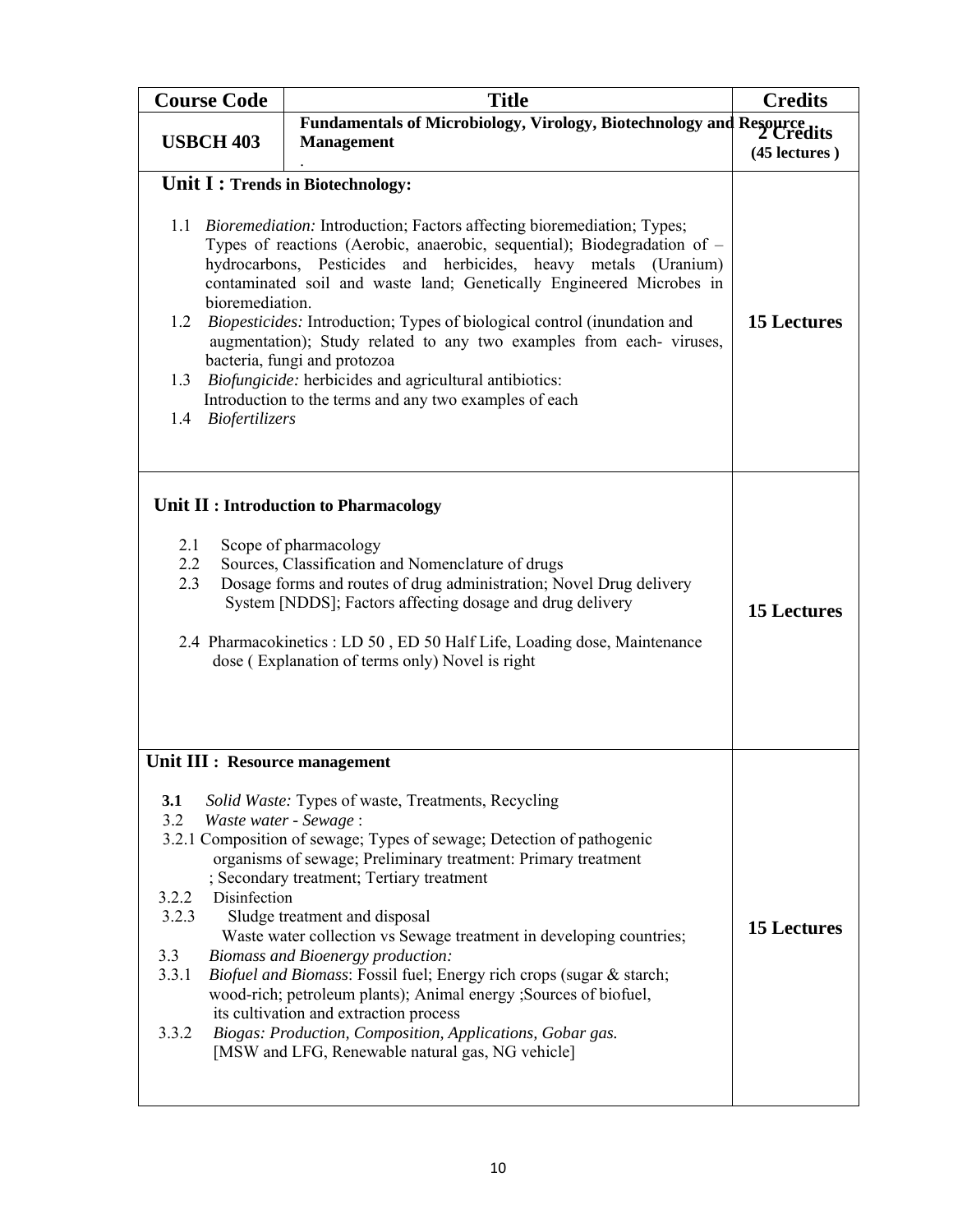# **Practical Syllabus USBCHP4**

## **P4 (401)**

- 1) Parts and maintenance of a microscope.
- 2) A study of electron micrographs of cell organelles.
- 3) Permanent slides of Muscle tissue
- 4) Recrystallization of Benzoic acid and determination of its yield.

#### **P4 (402)**

- 1) Blood Experiments :
	- i] Determination of total RBC count
	- ii] Determination of total WBC count
	- iv] Bleeding time
	- v] Clotting time
- 2) Urine Analysis :
	- i] Normal constituents Urea, Uric acid, Chloride
	- ii] Abnormal constituents Glucose, Protein
	- iii] Titratable acidity [using neutral red or phenol red]
- 3) Bile :

i] Detection of Bilirubin [Iodine test / Gmelin"s Nitric acid test / Fouchet"s test]

ii] Detection of Bile salt [ Pettenkofer"s test. Hays sulphur test) ] was unable to check

- 4) Assay / Detection of a neurotransmitter
- **5)** Demonstration of plant movement. [A project to be handled in a group. Each group to plan and execute the experiment in any way they choose. Results to be presented to the class during a practical turn.]

#### **P4 (403)**

- 1) Isolation of DNA from Onions
- 2) Determination of the Minimum Inhibitory Concentration of any one disinfectant .
- 3) Determination of the potability of water by conducting a coliform count. [ MPN]
- 4) Gram stain of sewage.
- 5) Determination of the Chemical Oxygen demand of an effluent / sewage.
- 6) Preparation of immobilized yeast and its use in determination of invertase activity.